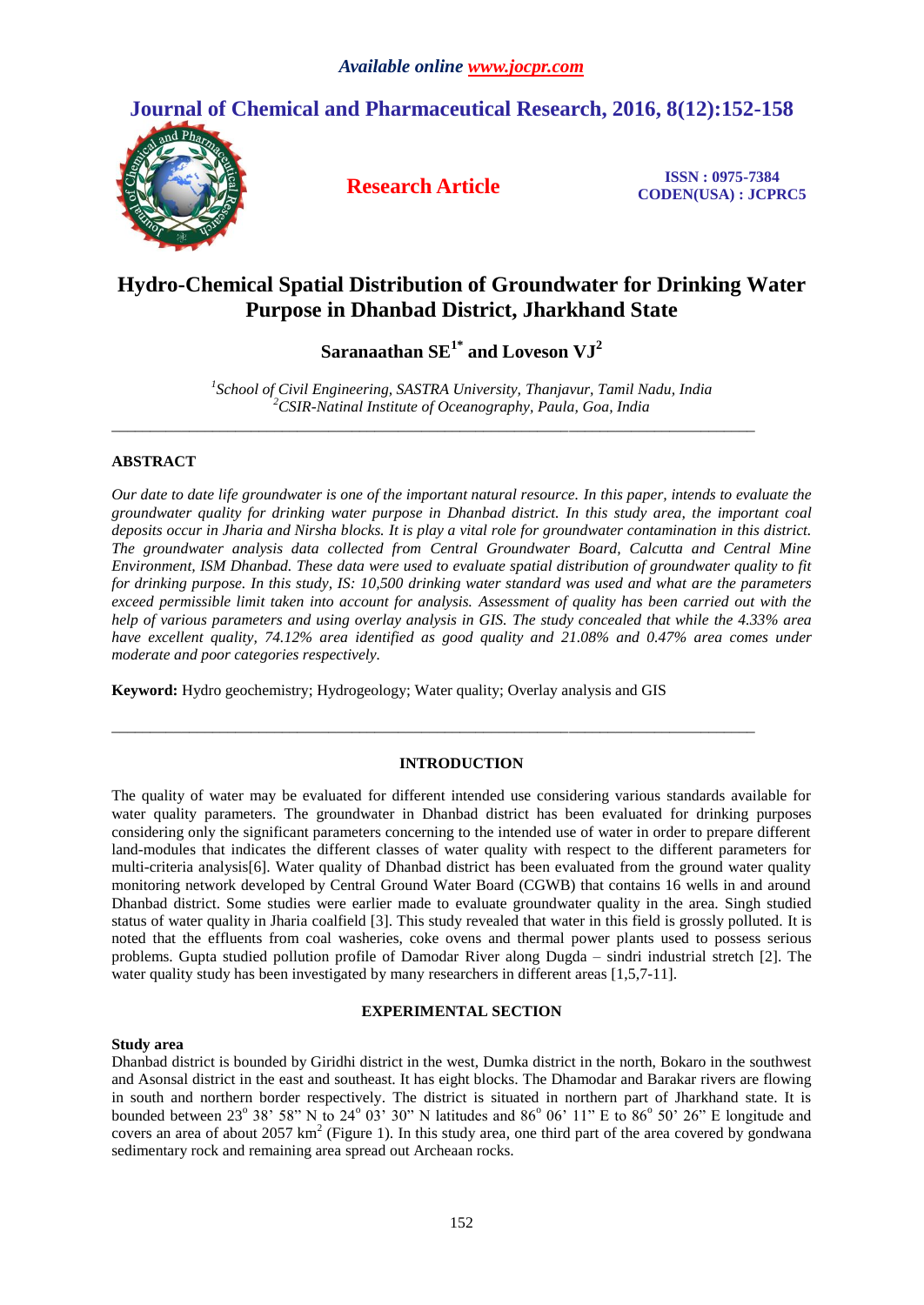

\_\_\_\_\_\_\_\_\_\_\_\_\_\_\_\_\_\_\_\_\_\_\_\_\_\_\_\_\_\_\_\_\_\_\_\_\_\_\_\_\_\_\_\_\_\_\_\_\_\_\_\_\_\_\_\_\_\_\_\_\_\_\_\_\_\_\_\_\_\_\_\_\_\_\_\_\_\_\_\_\_\_\_\_\_\_\_\_\_\_

**Figure 1: Location Map**

#### **MATERIALS AND METHODS**

The district consists of 73I/1,2,5,6,9,10,13,14 and 72L/8 Survey of India toposheets of 1:50,000 scale were used. The water samples considered for the assessment of drinking water use are as same as the samples assessed for agricultural purpose, collected from 16 wells, which comes under the ground water monitoring network system of Central Ground Water Board (CGWB), Calcutta. In all, 14 samples were analyzed in Center of Mining Environment, Indian School of Mines, Dhanbad [11, 4]. Only fifteen significant parameters are considered to evaluate the water quality in terms of indices for drinking purpose according to IS:10500 [4]. The computed indices are interpolated for other areas to prepare the land-modules indicating the various classes of groundwater quality as contours drawn with respect to each parameter and its standard. The total area of various water quality classes has been estimated for each parameter. The total areas of different water quality classes have been presented in result and discussion, only for those parameters, which exceed the permissible limits. The secondary source of data has widely been used in the present study. Spatial distribution of chemical constitutes were arrived by applying GIS technique. The Overlay analysis (Multi criterion analysis) in ARC-GIS software was adopted. Inter class dependencies or inter map dependencies were determined by assigning different scores. The weights were assigned by the method suggested by Yager<sup>6</sup>. The average score is then defined by

$$
\overline{\mathbf{S}} = \frac{\sum_{i} \mathbf{S}_{ij} \mathbf{W}_{i}}{\sum_{i}^{n} \mathbf{W}_{i}}
$$

#### **RESULT AND DISCUSSION**

#### **Total Hardness**

Hardness of ground water may be classified into soft, slightly hard, moderately hard and very hard. According to the Bureau of Indian standard, the desirable and permissible limits for drinking purpose are 300mg/l (as  $CaCO<sub>3</sub>$  and 600 mg/l respectively. Total hardness of the district varies from 50mg/l to 1060 mg/l. The Soft water is found in Mahuda area whereas very hard water is found in Kusunda and East Kastras areas. About 44% area of Dhanbad district is found to occur below desirable limit whereas the 56% area has the total hardness above within permissible limit. The water quality with respect to the total hardness in Nirsa and northwestern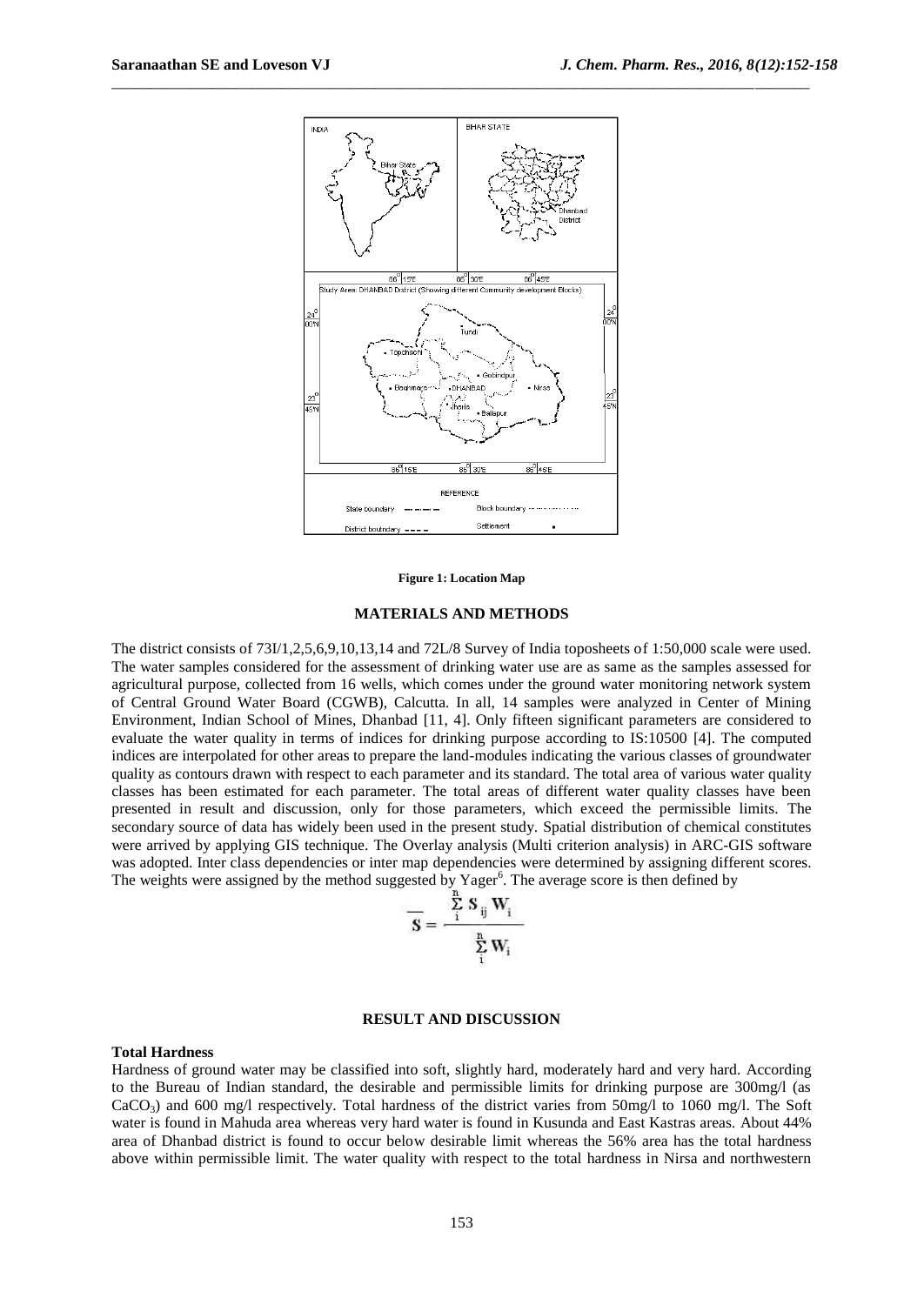part of the district is found below the permissible limit. The quadtree map for total hardness has been shown in Figure 2.

\_\_\_\_\_\_\_\_\_\_\_\_\_\_\_\_\_\_\_\_\_\_\_\_\_\_\_\_\_\_\_\_\_\_\_\_\_\_\_\_\_\_\_\_\_\_\_\_\_\_\_\_\_\_\_\_\_\_\_\_\_\_\_\_\_\_\_\_\_\_\_\_\_\_\_\_\_\_\_\_\_\_\_\_\_\_\_\_\_\_



**Figure 2 Total Hardness Map**

## **Iron Concentration**

The desirable and permissible limits of iron concentration for drinking purpose ranges are between 0.3mg/l and 1.0mg/l. The minimum concentration of iron found is 0.24 mg/l in Bhowrah area while 3.09 mg/l of Iron has the highest value as noted in Jharia area. About 46% area of Dhanbad district around Baghmara and Nirsa has iron concentrations above the permissible limit whereas the 54% area has the concentration of iron within the permissible limit. Very high concentration of Iron is found only around mining areas. The distribution of ground water of quality with respect to iron concentration over the district has been shown in Figure 3.



**Figure 3: Concentration of Iron**

## **Calcium Concentration**

According to drinking water quality standards, the desirable and permissible limit of calcium concentration ranges between 75mg/l and 200mg/l. Regarding concentration of calcium in water Topchanchi area has the highest value of 132 mg/l whereas Mahuda has  $12mg/l$  the lowest value. About 54% of the Dhanbad district (around Baliapur and Bhagmara) has calcium concentration below the desirable limit and the remaining 45%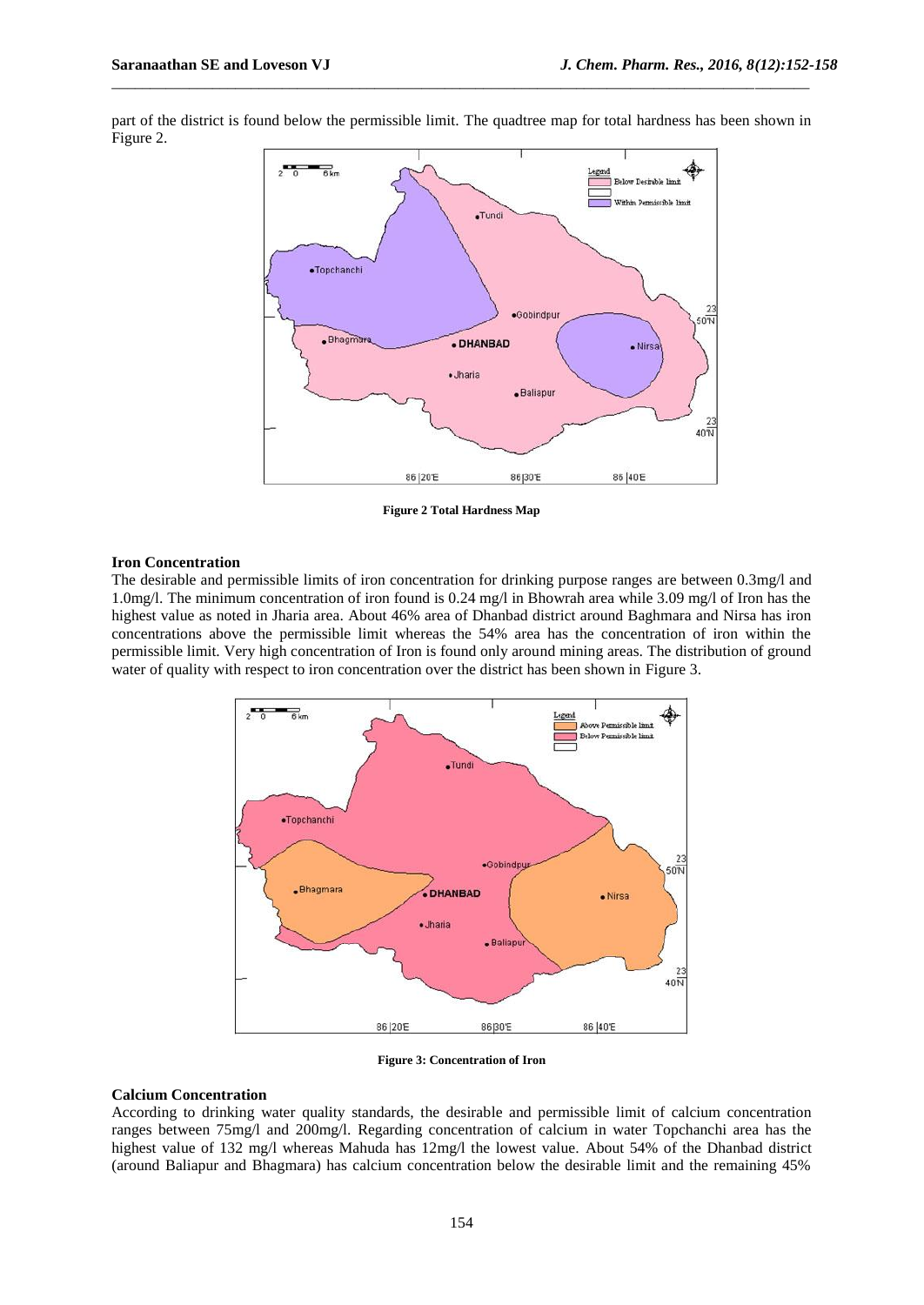Within Permissible limit Below Desirable limit  $rac{23}{40 N}$ 86 20 E 86|30'E 86 40 E

area (around Topchanchi and Nirsa) has the concentration within permissible limit. The aerial extent of drinking water quality with respect to the calcium concentration has been presented in Figure 4.

\_\_\_\_\_\_\_\_\_\_\_\_\_\_\_\_\_\_\_\_\_\_\_\_\_\_\_\_\_\_\_\_\_\_\_\_\_\_\_\_\_\_\_\_\_\_\_\_\_\_\_\_\_\_\_\_\_\_\_\_\_\_\_\_\_\_\_\_\_\_\_\_\_\_\_\_\_\_\_\_\_\_\_\_\_\_\_\_\_\_

**Figure 4: Calcium concentration Map**

#### **Magnesium Concentration**

For drinking purpose, desirable limit of Mg in water is 50mg/l and permissible limit is 150 mg/l. The magnesium concentration in East Katras area is found to be 180 mg/l in the higher than permissible limit whereas in Lodna area the concentration is found to be 0.40 mg/l. About 21% area of the district has the concentration within the permissible limit, whereas the area about 78% has below desirable limit and remaining about 0.23% area has above permissible limit. The aerial extent of the different water quality zones with respect to the magnesium content is shown in Figure 5.



**Figure 5: Magnesium concentration Map**

## **Fluoride Concentration**

According to drinking water standard desirable limit is 1.0 mg/l and permissible limit is 1.5 mg/l. about 0.81% area of Dhanbad district around Gobindpur town area, the concentration of fluoride has been found 1.20 mg/l, which is shown in **Fig 6**. Most of the area in the district i.e. about 99.19% has fluoride concentration below the desirable limit.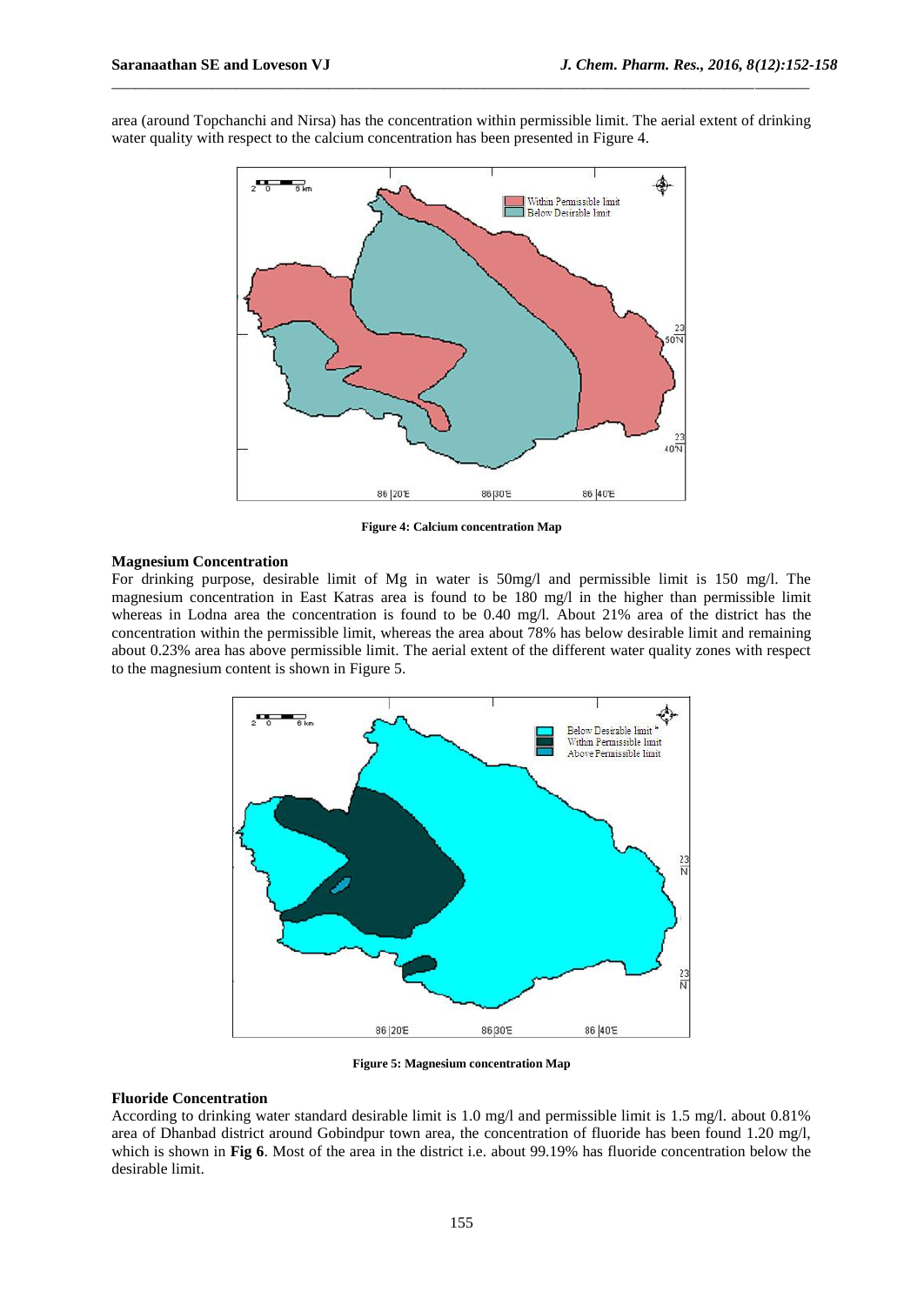

**Figure 6: Fluorine concentration Map**

#### **NO3 Concentration**

As per IS: 10500 for drinking water quality, the desirable limit of  $NO<sub>3</sub>$  is 45mg/l and permissible limit is 100mg/l. The concentration of  $NO<sub>3</sub>$  in and around Topchanchi town area has been found above the permissible limit (105mg/l). About 46% of Dhanbad district around Tundi, Gobindpur, Topchanchi and Baghmara areas has the concentration of  $NO<sub>3</sub>$  within the permissible limit whereas the remaining 53% of the district has below desirable limit. The aerial distribution of various water quality classes in Figure 7.



**Figure 7: NO3 concentration Map**

### **Total Alkalinity**

For drinking water purpose, desirable limit of total alkalinity in water in 200 mg/l and permissible limit is 600 mg/l. The total alkalinity concentration in Muralidih, Madhuband and Sudamdih areas are found to be 510 mg/l, 276 mg/l and 329 mg/l respectively i.e. higher than desirable limit whereas in Lodna, Katrasgarh and Kusunda area the concentration were found to be 2.70 mg/l, 90.84 mg/l and 8.50 mg/l respectively. About 12% area of the district has the concentration within the permissible limit and remaining 88% has below desirable limit. The aerial extension of the different water quality zones with respect to the total alkalinity content is shown in Figure 8.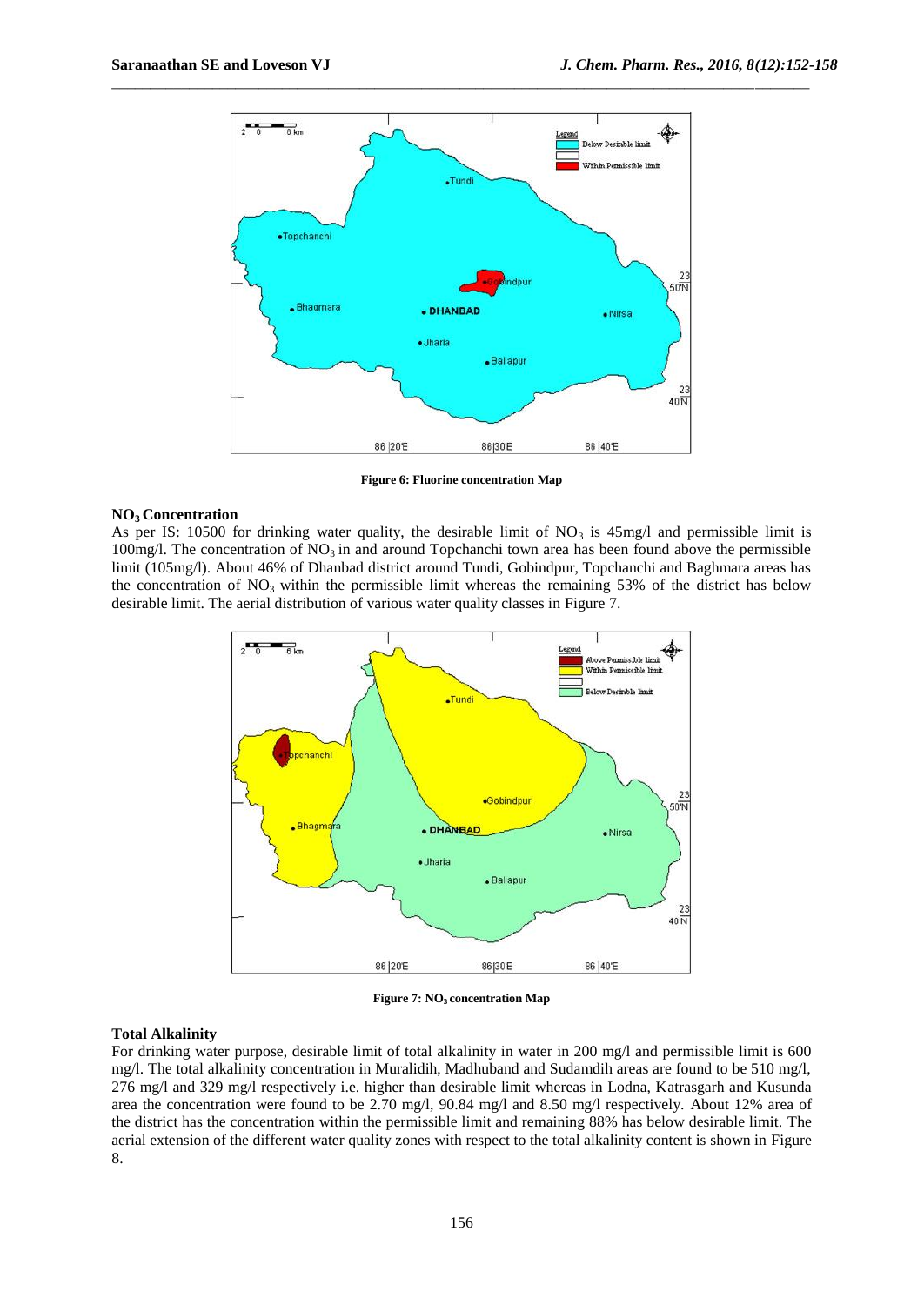

**Figure 8: Total Alkalinity concentration Map**

#### **Evaluation of Water Pollutants**

Groundwater is one of the important resources given by the nature. Generally, groundwater is being used for drinking and agricultural purposes. The quality of water should be at least satisfactory for the intended use. There are several standards constituted by many organizations and they vary as per the desired use of water. The water quality is evaluated with respect to the given standards for the drinking water use.

## **CONCLUSION**

Drinking water quality standards and distribution of various classes of water quality over the district have been described above. Based on these standards, the significant parameters have been taken into account while creating an integrated module for drinking water quality using multi-criteria decision making analysis. There are only 4 different drinking water qualities classes fall in the district. The aerial distribution of the various integrated water quality classes has been shown in Figure 9. Poor class of water quality is found about 0.47% area of the district around east Katras area. The southern part of the district and very little area, which is located towards northern side from Nirsa and western side of Tundi fall under the excellent class of water quality and the total area under this category is about 3% of the district. The area about 74% comes under good class of quality whereas about 21% area in the western side of the district and around Nirsa town and is found under the class of moderate quality. The Table 1 shows the detailed statistics of various classes of water quality and its aerial extension.



**Figure 9: Drinking Water Quality Map**